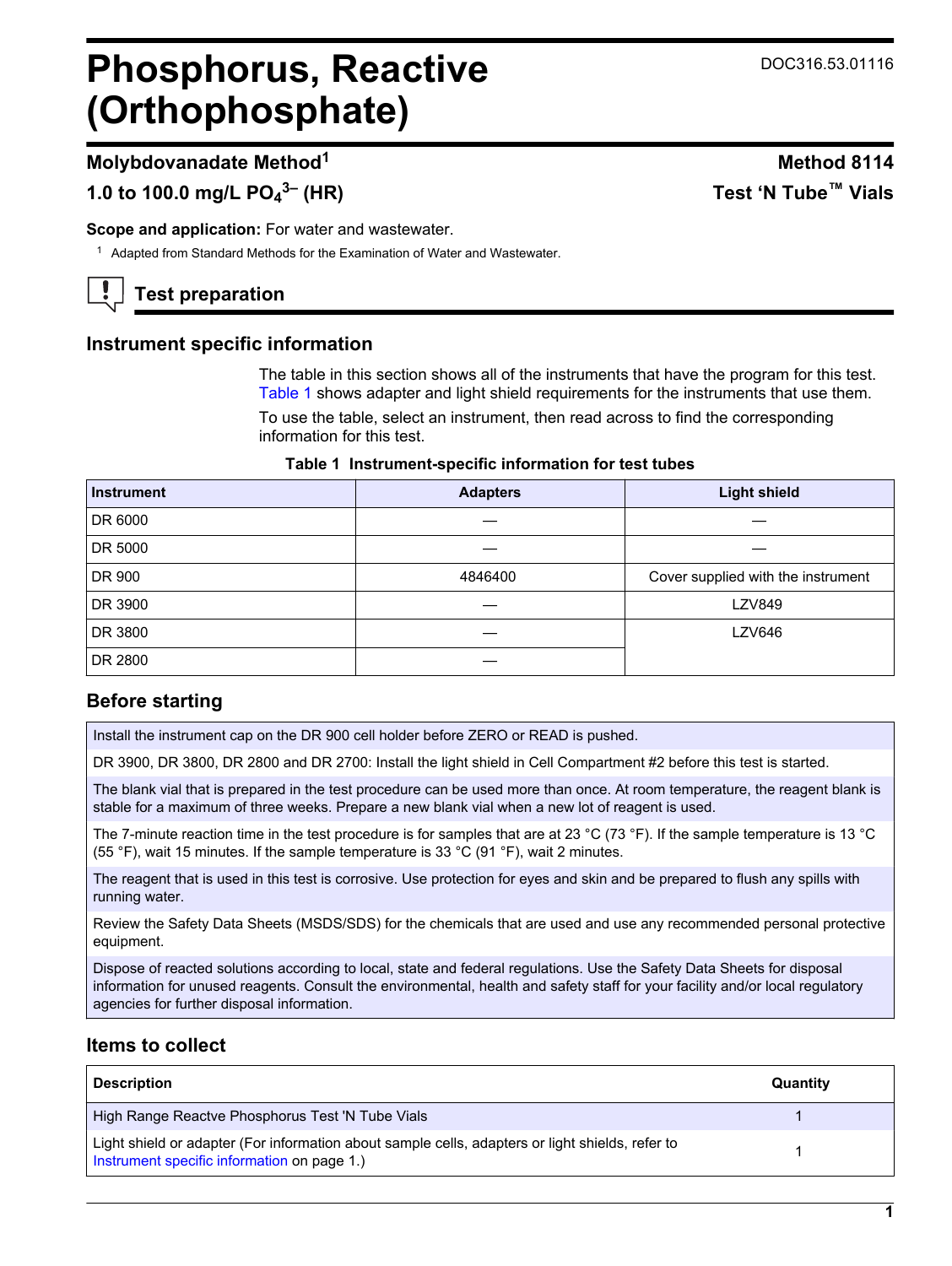# **Items to collect (continued)**

| <b>Description</b>                                              | Quantity |
|-----------------------------------------------------------------|----------|
| Pipet, TenSette <sup>®</sup> , 1.0- to 10.0-mL, with pipet tips |          |
| Test tube rack                                                  |          |
| Water, deionized                                                | 5 mL     |

Refer to [Consumables and replacement items](#page-4-0) on page 5 for reorder information.

# **Sample collection and storage**

- Collect samples in clean glass or plastic bottles that have been cleaned with 1:1 hydrochloric acid and rinsed with deionized water.
- Do not use a detergent that contains phosphate to clean the sample bottles. The phosphate in the detergent will contaminate the sample.
- Analyze the samples as soon as possible for best results.
- If prompt analysis is not possible, immediately filter and keep the samples at or below 6 °C (43 °F) for a maximum of 48 hours.
- Let the sample temperature increase to room temperature before analysis.

# **Molybdovanadate method for Test 'N Tubes**





**1.** Start program **540 P React. HR TNT**. For information about sample cells, adapters or light shields, refer to [Instrument](#page-0-1) [specific information](#page-0-1) on page 1.

*Note: Although the program name may vary between instruments, the program number does not change.*

**2. Prepare the blank:** Add 5.0 mL of deionized water to a Reactive High Range Phosphorus Test 'N Tube Vial.



**3.** Put the cap on the vial. Invert to mix.



**4. Prepare the sample:** Add 5.0 mL of sample to a second Reactive High Range Phosphorus Test 'N Tube Vial.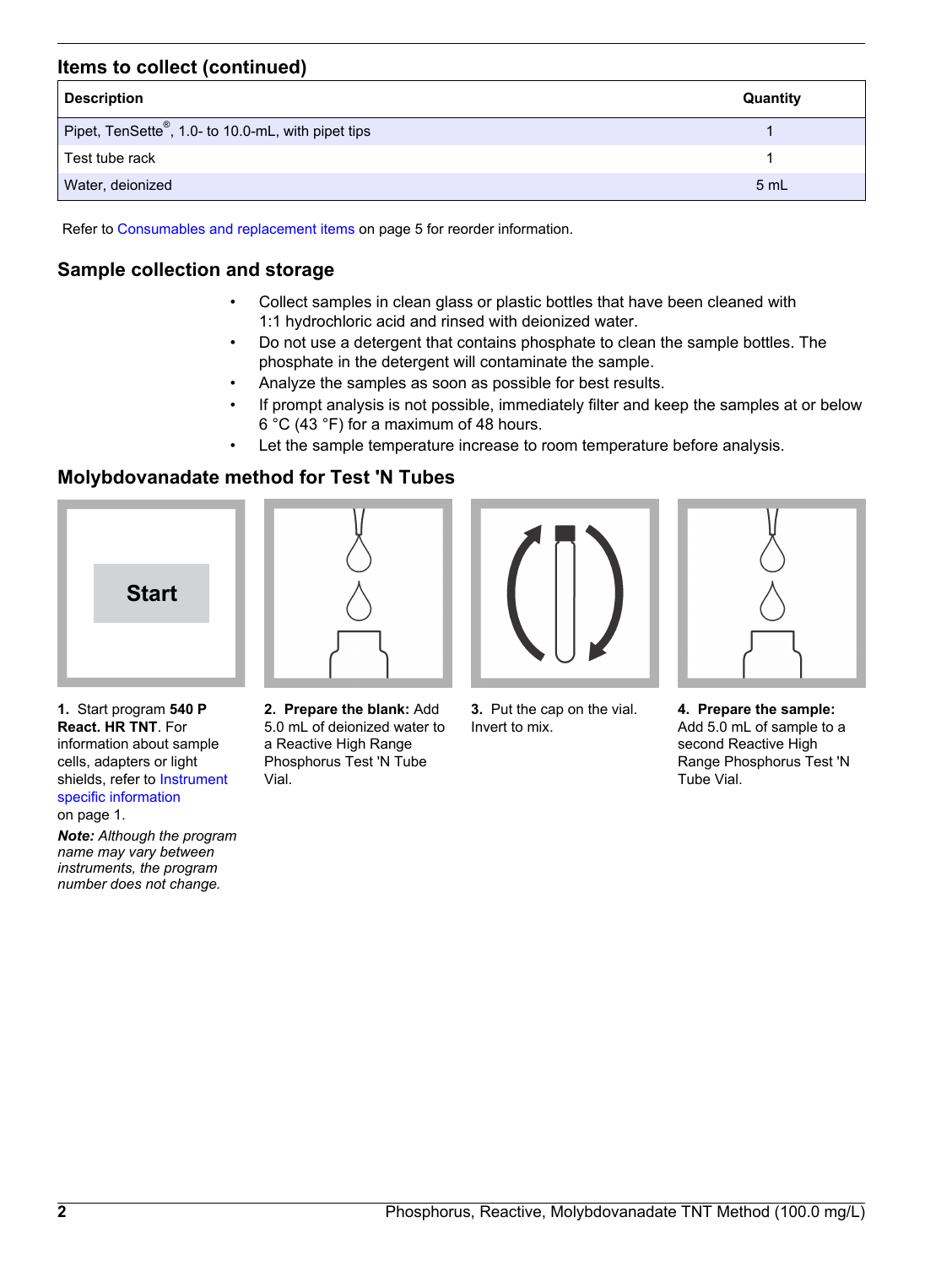

**5.** Put the cap on the vial. Invert to mix.



**6.** Start the instrument timer. A 7-minute reaction time starts. Measure the prepared sample within two minutes after the timer expires.



**7.** When the timer expires, clean the blank.



**8.** Insert the blank into the cell holder.

<span id="page-2-0"></span>







- **9.** Push **ZERO**. The display shows 0.0 mg/L  $PO<sub>4</sub>$ <sup>3–</sup>.
- 
- **10.** Clean the sample vial. **11.** Insert the sample vial into the 16-mm cell holder.

**12.** Push **READ**. Results show in mg/L  $PO<sub>4</sub><sup>3–</sup>$ .

# **Interferences**

[Table 2](#page-2-0) shows the interferences and interference levels. [Table 3](#page-3-0) shows the substances that do not interfere at or below the indicated levels.

| <b>Interfering substance</b>                    | Interference level                                                                                                                                                              |  |
|-------------------------------------------------|---------------------------------------------------------------------------------------------------------------------------------------------------------------------------------|--|
| Arsenate                                        | Causes a positive interference if the sample is warm when the reagent is added. The sample can<br>be gently warmed to room temperature without interference.                    |  |
| Iron, ferrous                                   | Causes a blue color which interferes at more than 100 mg/L.                                                                                                                     |  |
| Molybdate                                       | Causes a negative interference at more than 1000 mg/L.                                                                                                                          |  |
| Silica                                          | Causes a positive interference if the sample is warm when the reagent is added. The sample can<br>be gently warmed to room temperature without interference.                    |  |
| Sulfide                                         | Causes a negative interference. Correct for this interference as follows:                                                                                                       |  |
|                                                 | Measure 50 mL of sample into an Erlenmeyer flask.<br>1.                                                                                                                         |  |
|                                                 | Add Bromine Water drop-wise with constant swirling until a permanent yellow color remains.<br>2.<br>Add Phenol Solution drop-wise until the yellow color just disappears.<br>З. |  |
|                                                 | Use this sample in the test procedure.                                                                                                                                          |  |
| Highly buffered samples<br>or extreme sample pH | Can prevent the correct pH adjustment of the sample by the reagents. Sample pretreatment may<br>be necessary. The pH should be approximately 7.                                 |  |

# **Table 2 Interfering substances**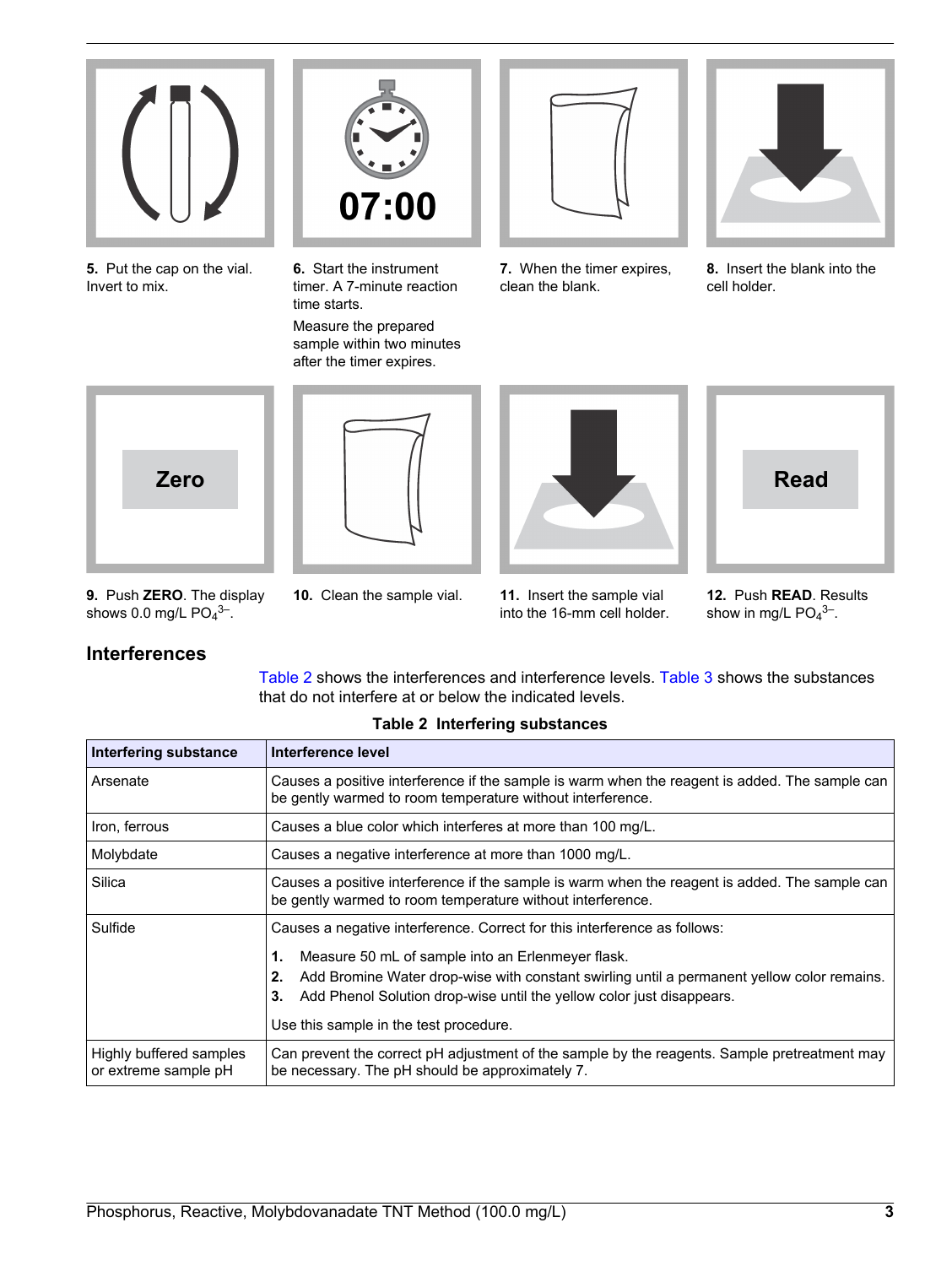| Interfering substance                                        | Interference level                                                                                                                                                                                              |  |
|--------------------------------------------------------------|-----------------------------------------------------------------------------------------------------------------------------------------------------------------------------------------------------------------|--|
| Fluoride, thorium,<br>bismuth, thiosulfate or<br>thiocyanate | Causes a negative interference.                                                                                                                                                                                 |  |
| Temperature                                                  | Temperatures below 18 °C (64 °F) cause a negative interference. Temperatures above 25 °C<br>(77 °F) cause a positive interference. The sample can be gently warmed to room temperature<br>without interference. |  |

## **Table 2 Interfering substances (continued)**

#### **Table 3 Substances that do not interfere at less than 1000 mg/L**

<span id="page-3-0"></span>

| Pyrophosphate   | Tetraborate                    | Selenate         | Benzoate            |
|-----------------|--------------------------------|------------------|---------------------|
| Citrate         | Oxalate                        | Lactate          | Tartrate            |
| Formate         | Salicylate                     | $Al^{3+}$        | $Fe3+$              |
| $Mg^{2+}$       | $Ca2+$                         | $Ba2+$           | $Sr2+$              |
| $Li^{+}$        | $Na+$                          | $\mathsf{K}^+$   | $NH_4$ <sup>+</sup> |
| $Cd2+$          | $Mn^{2+}$                      | NO <sub>3</sub>  | NO <sub>2</sub>     |
| $SO_4^{2-}$     | $SO_3^{2-}$                    | $Pb^{2+}$        | $Hg^+$              |
| $Hg^{2+}$       | $Sn^{2+}$                      | $Cu2+$           | $Ni2+$              |
| $Ag+$           | $U^{4+}$                       | $Zr^{4+}$        | AsO <sub>3</sub>    |
| $Br^-$          | CO <sub>3</sub> <sup>2–</sup>  | ClO <sub>4</sub> | $CN^-$              |
| IO <sub>3</sub> | SiO <sub>4</sub> <sup>4–</sup> |                  |                     |

# **Accuracy check**

### **Standard additions method (sample spike)**

Use the standard additions method (for applicable instruments) to validate the test procedure, reagents and instrument and to find if there is an interference in the sample. Items to collect:

- 10-mL Voluette<sup>®</sup> Ampule of Phosphate Standard Solution, 500-mg/L PO<sub>4</sub><sup>3-</sup>
- Ampule breaker
- Pipet, TenSette®, 0.1–1.0 mL and tips
- Mixing cylinders, 10-mL (3)
- **1.** Use the test procedure to measure the concentration of the sample, then keep the (unspiked) sample in the instrument.
- **2.** Go to the Standard Additions option in the instrument menu.
- **3.** Select the values for standard concentration, sample volume and spike volumes.
- **4.** Open the standard solution.
- **5.** Prepare three spiked samples: use the TenSette pipet to add 0.1 mL, 0.2 mL and 0.3 mL of the standard solution, respectively, to three 10-mL portions of fresh sample. Mix well.
- **6.** Use the test procedure to measure the concentration of each of the spiked samples. Start with the smallest sample spike. Measure each of the spiked samples in the instrument.
- **7.** Select **Graph** to compare the expected results to the actual results.

*Note: If the actual results are significantly different from the expected results, make sure that the sample volumes and sample spikes are measured accurately. The sample volumes and sample spikes that are used should agree with the selections in the standard additions menu. If the results are not within acceptable limits, the sample may contain an interference.*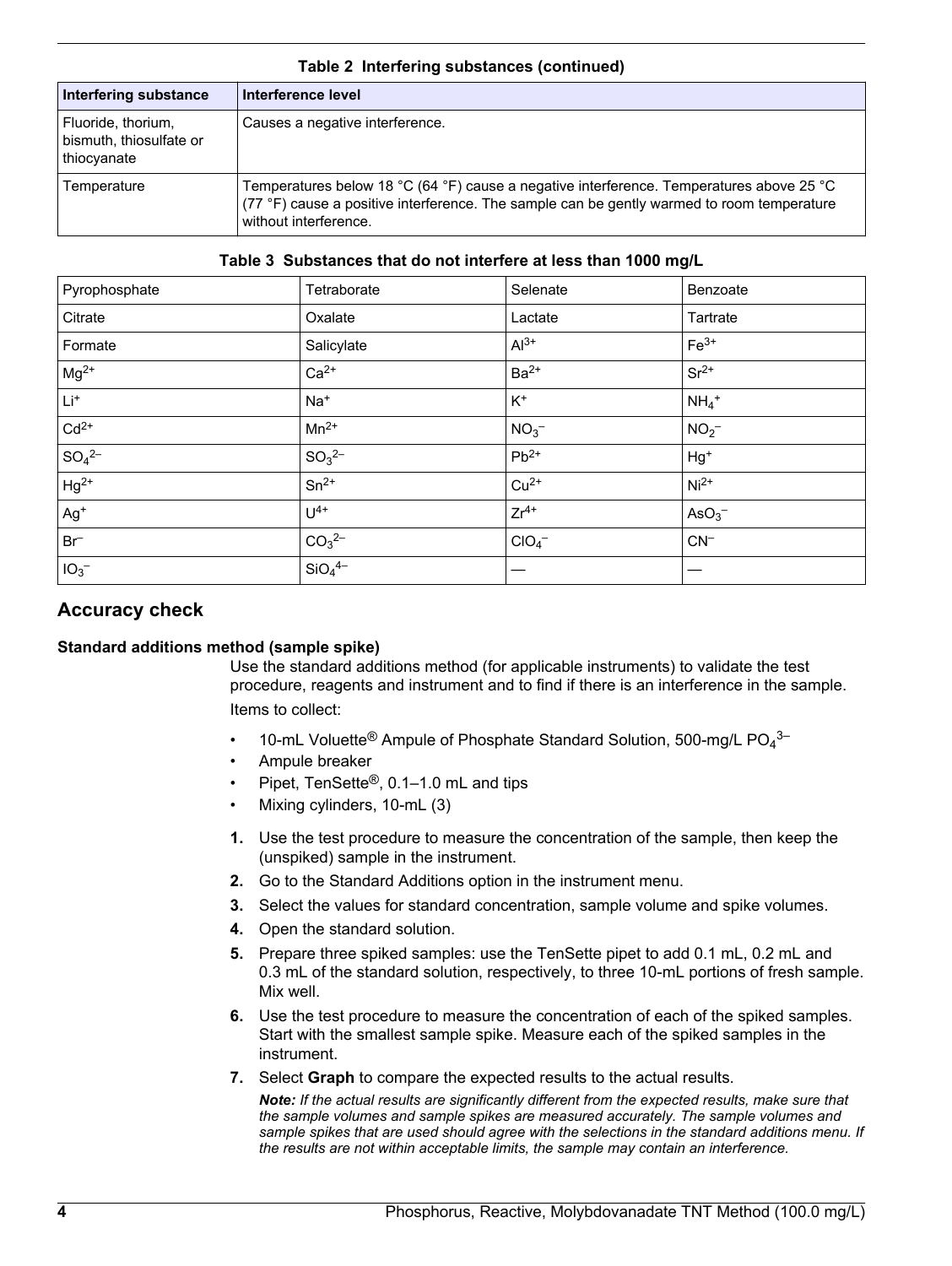#### **Standard solution method**

Use the standard solution method to validate the test procedure, reagents and instrument.

Items to collect:

- 50-mg/L  $PO_4^{3-}$  standard solution
- **1.** Use the test procedure to measure the concentration of the standard solution.
- **2.** Compare the expected result to the actual result.

*Note: The factory calibration can be adjusted slightly with the standard adjust option so that the instrument shows the expected value of the standard solution. The adjusted calibration is then used for all test results. This adjustment can increase the test accuracy when there are slight variations in the reagents or instruments.*

### **Method performance**

The method performance data that follows was derived from laboratory tests that were measured on a spectrophotometer during ideal test conditions. Users may get different results under different test conditions.

| <b>Program</b> | <b>Standard</b>       | <b>Precision (95% Confidence Interval)</b> | <b>Sensitivity</b><br>Concentration change per 0.010 Abs change |
|----------------|-----------------------|--------------------------------------------|-----------------------------------------------------------------|
| 540            | 50.0 mg/L $PO_4^{3-}$ | 49.1-50.9 mg/L $PO_4^{3-}$                 | 0.7 mg/L $PO4$ <sup>3-</sup>                                    |

# **Summary of method**

Orthophosphate reacts with molybdate in an acid medium to produce a mixed phosphate/molybdate complex. In the presence of vanadium, yellow molybdovanadophosphoric acid forms. The intensity of the yellow color is proportional to the phosphate concentration. Test results are measured at 420 nm.

# **Pollution prevention and waste management**

Reacted samples contain molybdenum and must be disposed of as a hazardous waste. Dispose of reacted solutions according to local, state and federal regulations.

# **Consumables and replacement items**

### **Required reagents**

<span id="page-4-0"></span>

| <b>Description</b>                                                         | <b>Quantity/test</b> | Unit             | Item no. |
|----------------------------------------------------------------------------|----------------------|------------------|----------|
| High Range Reactive Phosphorus Test 'N Tube™ Reagent Set                   |                      | 50 vials         | 2767345  |
| Includes:                                                                  |                      |                  |          |
| Reactive High Range Phosphorus Test 'N Tube Vials (not sold<br>separately) |                      | 50/pkg           |          |
| Water, deionized                                                           | varies               | $100 \mathrm{m}$ | 27242    |

#### **Required apparatus**

| <b>Description</b>                             | <b>Quantity/test</b> | Unit   | Item no. |
|------------------------------------------------|----------------------|--------|----------|
| Pipet, TenSette <sup>®</sup> , 1.0- to 10.0-mL |                      | each   | 1970010  |
| Pipet Tips, for TenSette Pipet 1970010         | varies               | 50/pkg | 2199796  |
| Test tube rack                                 |                      | each   | 1864100  |